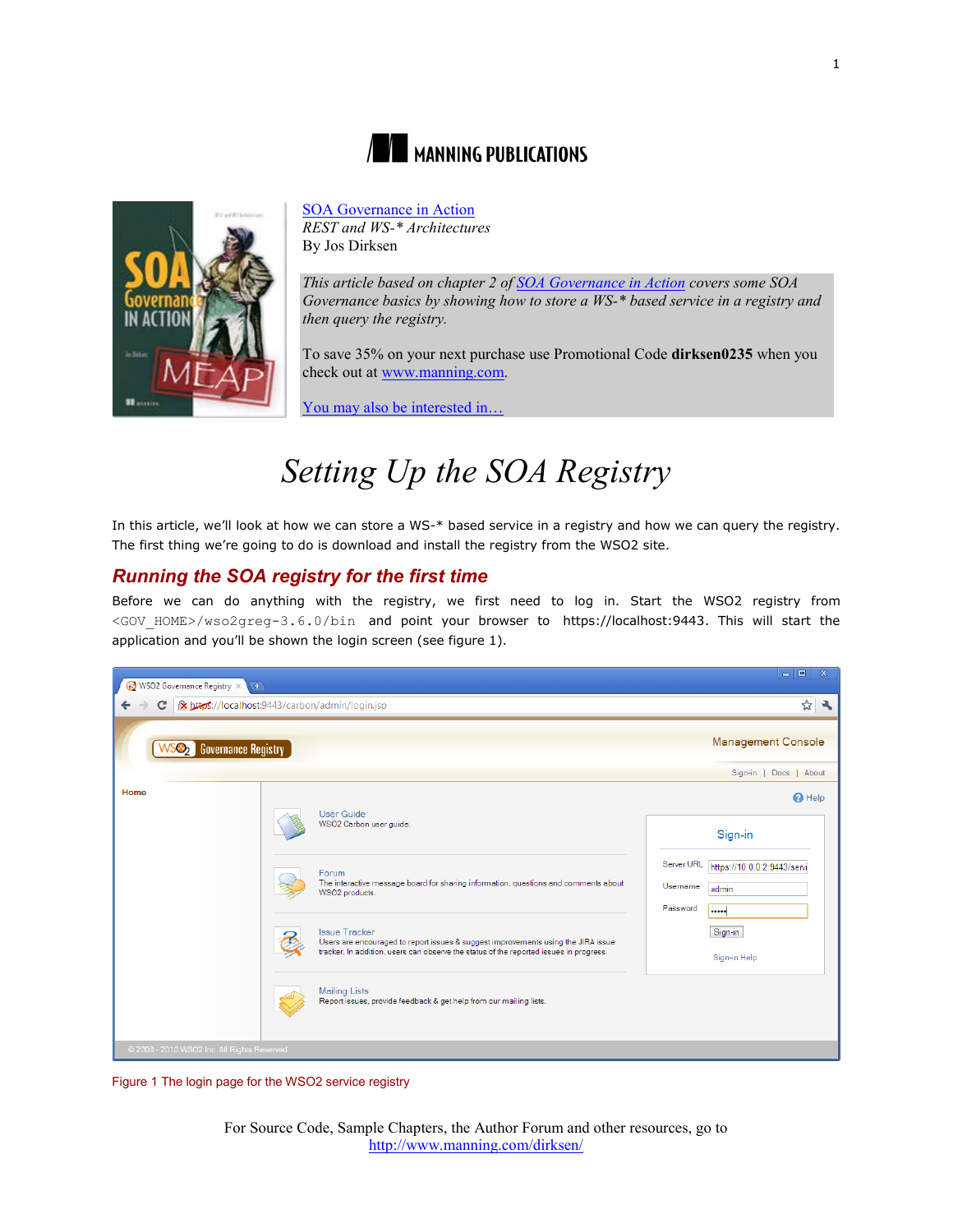Enter "admin" for both the username and the password and click on the **Sign-In** button. This will bring you to the governance registry home screen (see figure 2) from where we'll show you how to register your service in this registry.

| $\leftarrow$ $\rightarrow$<br><b>WSO2</b> Governance Registry<br>Home<br>$\odot$<br>Dashboard | C   x https://localhost:9443/carbon/admin/index.jsp        | ☆<br><b>Management Console</b><br>Signed-in as: admin@10.0.0.2:9443   Sign-out   Docs   About |
|-----------------------------------------------------------------------------------------------|------------------------------------------------------------|-----------------------------------------------------------------------------------------------|
|                                                                                               |                                                            |                                                                                               |
|                                                                                               |                                                            |                                                                                               |
|                                                                                               |                                                            |                                                                                               |
|                                                                                               |                                                            | <b>O</b> Help                                                                                 |
|                                                                                               | <b>WSO2 Governance Registry Home</b>                       |                                                                                               |
| Governance Dashboard                                                                          | Welcome to the WSO2 Governance Registry Management Console |                                                                                               |
| $\odot$<br>Configure                                                                          |                                                            |                                                                                               |
| $\odot$<br>Manage                                                                             | Server                                                     |                                                                                               |
| $\odot$<br>Extensions                                                                         | Host                                                       | 10.0.0.2                                                                                      |
| 提 List                                                                                        | Server URL                                                 | https://10.0.0.2:9443/services/                                                               |
| $\bullet$ Add                                                                                 | Server Start Time                                          | 2011-02-13 18:56:59                                                                           |
| Configure                                                                                     | System Up Time                                             | $0 \text{ day}(s)$ $0 \text{ hr}(s)$ $11 \text{ min}(s)$ $16 \text{ sec}(s)$                  |
| <b>C</b> Lifecycles                                                                           | Version                                                    | 3.6.0                                                                                         |
| Handlers<br>$\odot$<br>Resources                                                              | Repository Location                                        | file:/C:/Users/nl24167/DOCUME~1/soagov/WSO2GR~1.0/bin//repository/deployment/server/          |

Figure 2 The WSO2 Governance registry Home screen

### *Registering a service manually in the registry*

Suppose you created a WSDL that defines your contract. In this part, you'll register this service into the registry so that it can be easily found and reused by others. From the start screen of the registry (see figure 2), select the **Add WSDL** option from the left side (it's under **Metadata**). We use the **Add WSDL** option instead of the **Add Service** option since our WSDL defines our service. So, if we add the WSDL, the registry will automatically define a related service element and an XSD element. In the **Add WSDL** screen (see figure 3), use the option **Import WSDL from url**. In the URL field, add the URL of the accountService we created: http://localhost:9001/accountService?wsdl. The name will be automatically filled in. Now, click on the **Add** button to add the WSDL and its related resources to the registry.

| Import WSDL from a url $\boxed{\bullet}$ |  |  |  |
|------------------------------------------|--|--|--|
|                                          |  |  |  |
| WSDL URL*                                |  |  |  |
| Name*                                    |  |  |  |

#### Figure 3 Add a WSDL to the SOA registry

We'll now have the following three things registered in our registry:

**Service**: a service with the name accountService, the name we specified in the WSDL, is now registered under the **metadata/list/services** menu option.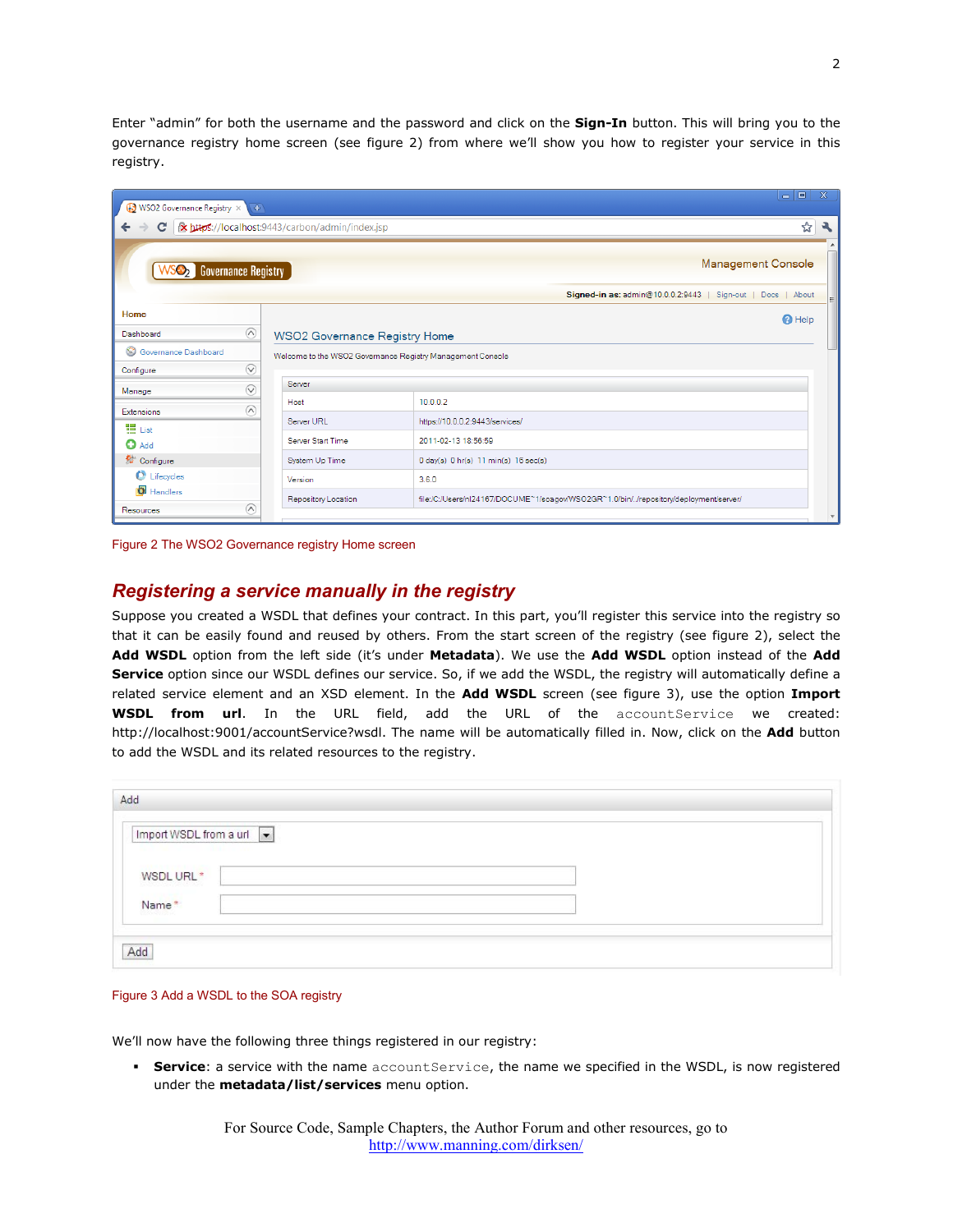- **WSDL**: the WSDL itself is of course registered. You can find this one in the **metadata/list/WSDLs** menu option.
- **XSD**: we created our schema separately from the WSDL. The registry has detected this from our WSDL and created an entry for this. You can see this in the **metadata/list/schemas**.

If this were a real work scenario, we would now start adding documentation about this service in the registry so that other people would know what our service does, how it should be used or for instance how it should be accessed for a test environment. For now, we'll keep at it this, and look at how we can access this repository, besides using the provided web application.

## *Accessing the WSO2 Governance registry*

In this part, we'll look at the most simple way you can access the information from the repository. This is done by using the client provided by WSO2 for this. This client is called the WSRegistryServiceClient. Before we dive into the Java code, let's quickly look at the registry again. Start up the WSO2 Governance registry and log in at https://localhost:9443. On the left side of the overview screen, you'll see a tab with the name **Resources**. In the **Resources** tab, click on the **Browse** option and you'll see a tree layout of the repository. All the data you store in the registry will be accessible through this tree. When you open it, you won't see much except a *\_system* folder. Open this folder and then click on the *governance* subfolder (see figure 4).

|                      |              |      |                                   | Signed-in as: a |
|----------------------|--------------|------|-----------------------------------|-----------------|
| <b>Home</b>          |              |      | Home > Resources > Browse         |                 |
| Dashboard            | $\odot$      |      | <b>Browse</b>                     |                 |
| Governance Dashboard |              |      |                                   |                 |
| Configure            | $\heartsuit$ | Root |                                   |                 |
| Manage               | $\heartsuit$ |      |                                   |                 |
| Metadata             | $\bigcirc$   |      | $\blacksquare$ $\triangleright$   |                 |
| <b>Resources</b>     | $(\wedge)$   |      | $\Box$ system                     |                 |
| <b>Browse</b>        |              |      | $\mathbf{E}$ $\bullet$ config     |                 |
| <b>O</b> Activities  |              |      | $\Box$ governance                 |                 |
| Search               |              |      |                                   |                 |
| <b>Monitor</b>       | $\heartsuit$ |      | <b>E</b> endpoints                |                 |
| My Identity          | $\vee$       |      | <b>E</b> <i>repository</i>        |                 |
|                      |              |      | $\mathbf{E}$ $\mathbf{S}$ schemas |                 |
|                      |              |      | $\mathbf{F}$ services             |                 |
|                      |              |      | $\mathbf{E}$ wsdls                |                 |
|                      |              |      | $\boxplus$ $\blacksquare$ local   |                 |

#### Figure 4 How to browse through the SOA Governance registry

In the *governance* folder, you'll find all the resources related to WSDLs, services, schemas, and so on. Now, click a bit further until you see the WSDL we uploaded. If you click on this resource, you'll find its location (its path) at the top of the screen. For this WSDL this will be something like: */\_system/governance/wsdls/urn:trafficavoidance:wsdl:account:service-1/0/accountService.wsdl*. We'll use this path to look up this WSDL in the example in listing 1.

| Listing 1 Shows how you can access the WSO2Registry from java code using the WSRegistryServiceClient                     |          |  |
|--------------------------------------------------------------------------------------------------------------------------|----------|--|
| public static void main (String [] args) throws Exception {<br>WSRegistryServiceClient client;<br>client = initialize(); | #1<br>#1 |  |

For Source Code, Sample Chapters, the Author Forum and other resources, go to <http://www.manning.com/dirksen/>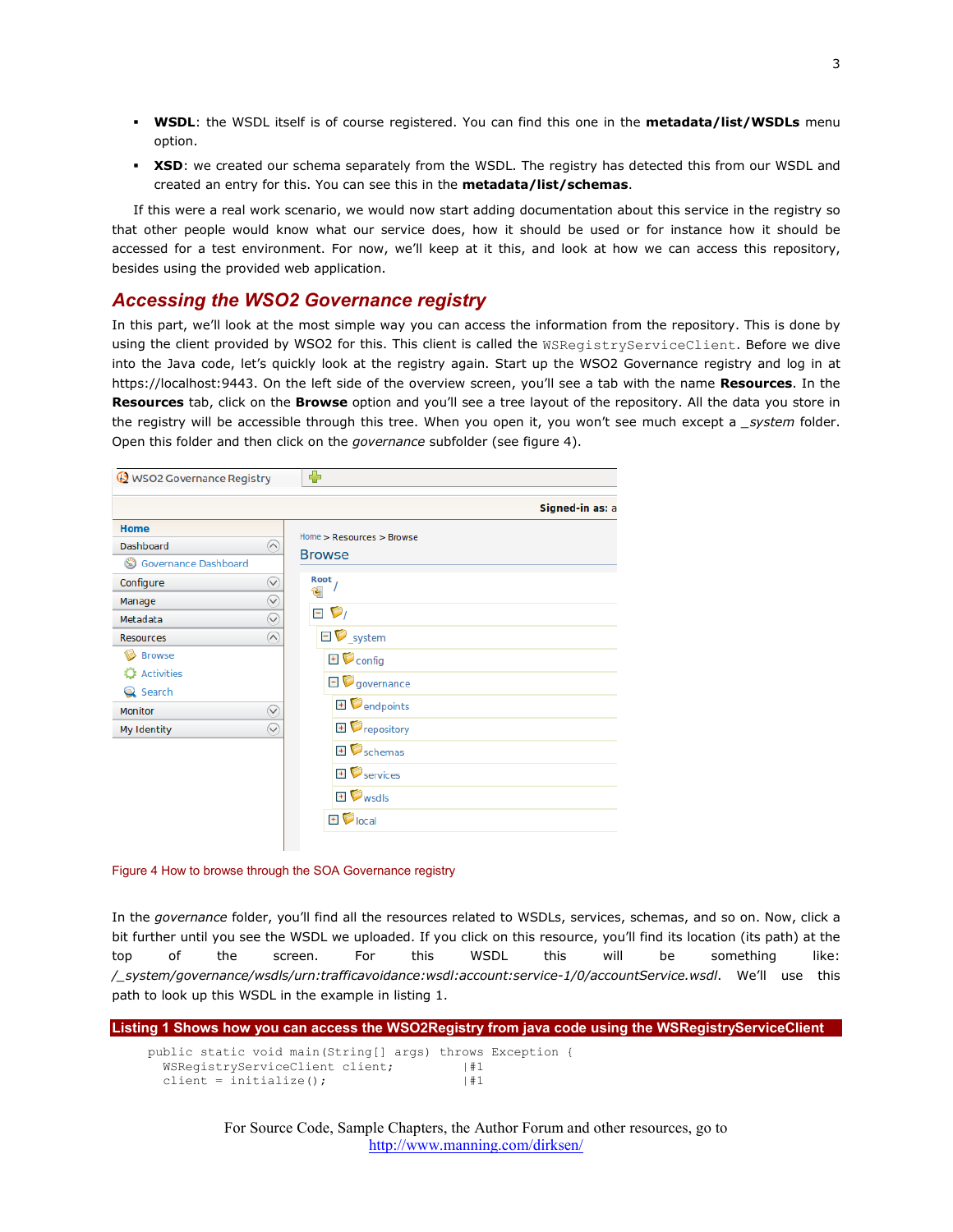```
 // get the governance folder
Resource governanceFolder = client.get("/ system/governance"); #2
 System.out.println("Folder description: " + |#2
                          governanceFolder.getDescription()); |#2
    // get the WSDL folder resource (use the url we browsed to)
   String wsdlUrl = "/ system/governance/wsdls/urn: " + |#3
              "trafficavoidance:wsdl:account:service-1" + |#3<br>"/0/accountService.wsdl"; |#3
              "/0/accountService.wsdl";
    Resource wsdlResource = client.get(wsdlUrl);
    // output the content of the wsdl
   System.out.println(new String((byte[])wsdlResource |#4<br>|#4 .getContent()));
                                           .getContent());
  }
#1: Initializes the client before using it
#2: Shows the description of a resource
#3: Gets the WSDL using its path
#4: Prints out the content of the WSDL
```
In this example, you can see that we use the WSRegistryClient (#1) to connect to a registry. If you want to access a resource you use the get operation from this client. This operation takes a String, which is the path you want to access, as a parameter and returns this as a resource. In #2, we use this to print out the description of the */\_system/governance* folder. In #3, we use this same operation to get our WSDL resource and print out its content (#4). Besides its content through the wsdlResource object, we also have access to any tags and properties that have been added to this resource.

#### *Summary*

We showed you how to run an SOA registry for the first time, register a WS-\* based service manually in the registry, and access the WSO2 Governance registry.